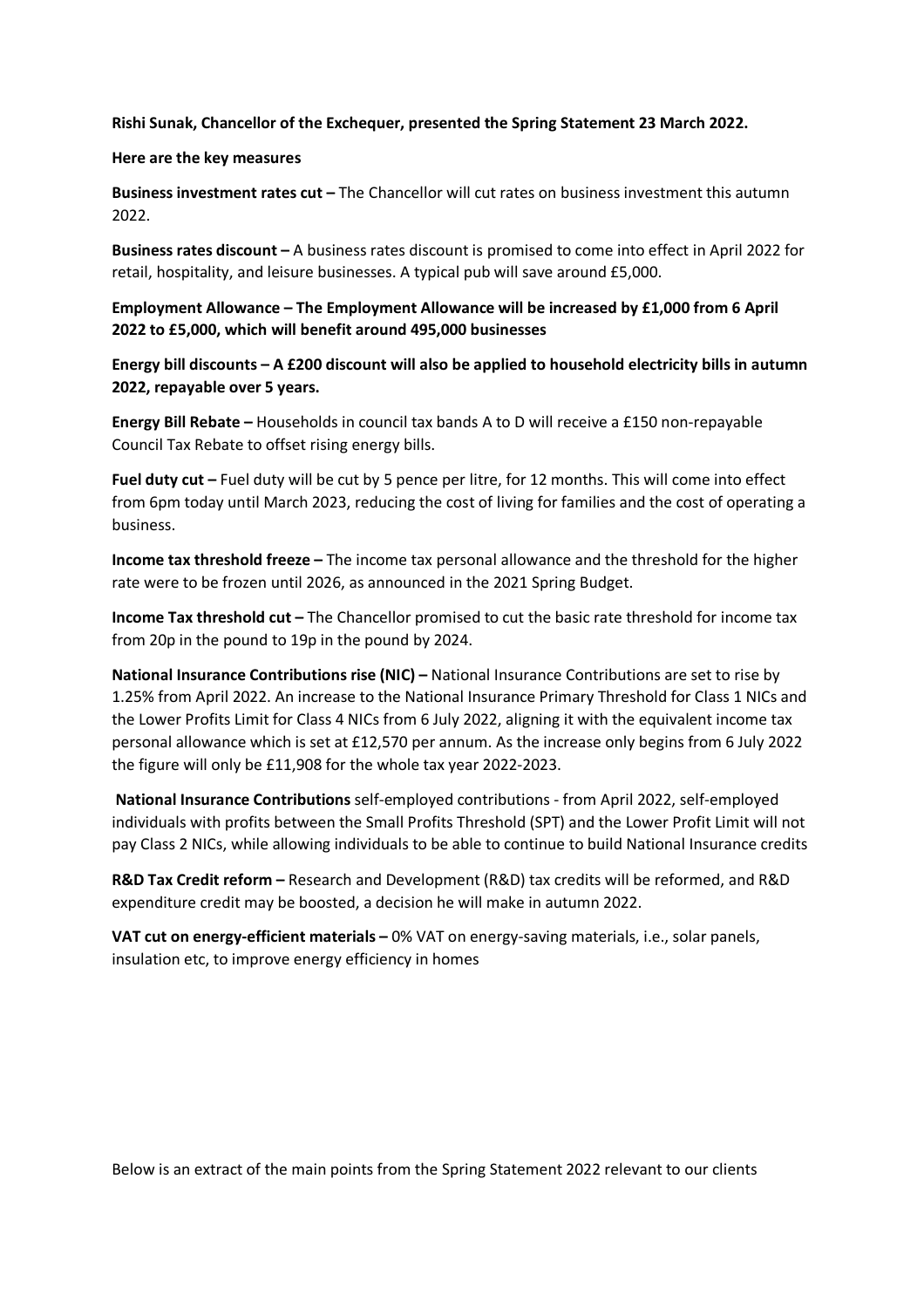# **Spring Statement 2022 – 23 March 2022**

### **Tax Plan**

The Spring Statement sets out the government's plans to reform and reduce taxes. The Tax Plan – with its focus on helping families with the cost of living, creating the conditions for private sector led growth, and sharing the proceeds of growth fairly with working people – will drive improvements in living standards and support levelling up across the UK. The Tax Plan will be delivered in a responsible and sustainable way, guided by the core principle that prudent levels of space should be maintained against the fiscal rules. It will depend on continued discipline on public spending and the broader macroeconomic outlook.

The government will reform and reduce taxes in three ways:

- Helping families with the cost of living. The Spring Statement increases the annual National Insurance Primary Threshold and Lower Profits Limit from £9,880 to £12,570, from July 2022. This aligns the Primary Threshold and Lower Profits Limit with the income tax personal allowance. This will help almost 30 million working people, with a typical employee benefitting from a tax cut worth over £330 in the year from July.
- Boosting productivity and growth by creating the conditions for the private sector to invest more, train more and innovate more – fostering a new culture of enterprise. To do this, the government intends to cut and reform business taxes, to create a culture of enterprise and the conditions for private sector-led growth.
- Sharing the proceeds of growth fairly. The government will reduce the basic rate of income tax to 19% from April 2024. This is a tax cut of over £5 billion a year and represents the first cut in the basic rate of income tax in 16 years. Alongside tax cuts, the government also wants to make the tax system simpler, fairer and more efficient, and will confirm plans for reforms to reliefs and allowances ahead of 2024.

# **A new culture of enterprise**

Improving productivity is the only way to deliver sustainable economic growth and increase living standards through higher real wages. The government has already taken important steps to meet its commitments to growth and to levelling-up through the super-deduction, the capital uplift and commitment to invest £20 billion per year in R&D (research and development) by 2024-25.

To go further, as the Chancellor set out in the Mais Lecture on 24 February, the government will focus on three priorities:

- Capital cutting and reforming taxes on business investment to encourage firms to invest in productivity-enhancing assets
- People encouraging businesses to offer more high-quality employee training and exploring whether the current tax system – including the operation of the Apprenticeship Levy – is doing enough to incentivise businesses to invest in the right kinds of training
- Ideas delivering on the pledge to increase public investment in R&D and doing more through the tax system to encourage greater private sector investment in R&D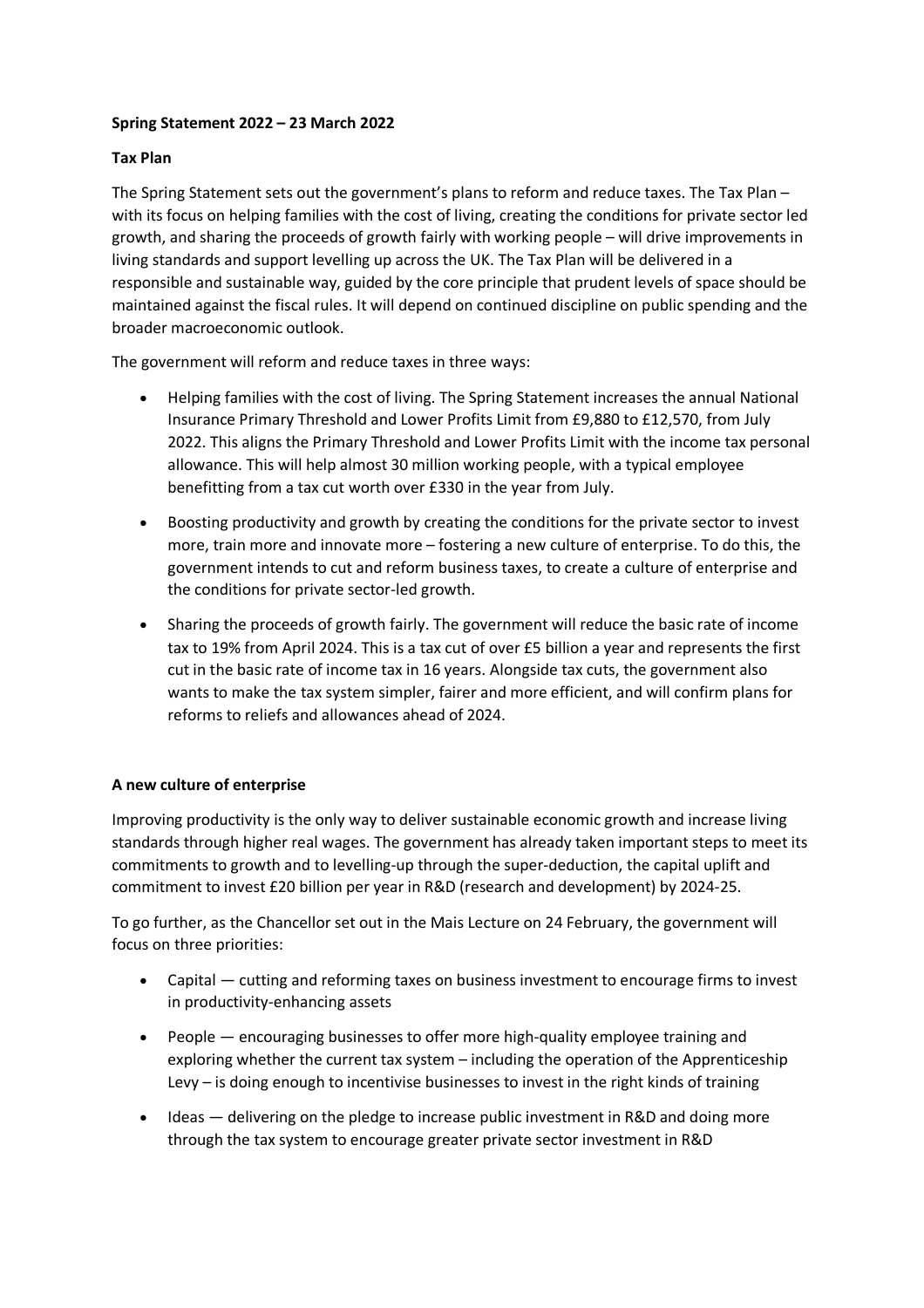## **Supporting households**

The government has already taken significant steps that will help households with the cost of living. These measures ensure work pays and help people keep more of what they earn to support households through the challenge ahead. They include:

- reducing the Universal Credit taper rate from 63% to 55%, and increasing Universal Credit work allowances by £500 a year to make work pay
- increasing the National Living Wage (NLW) for workers aged 23 and over by 6.6% to £9.50 an hour from April 2022
- freezing alcohol and fuel duties to keep costs down
- the £9 billion package announced in February 2022 to help households with rising energy bills this year

The Spring Statement announces an increase in the annual National Insurance Primary Threshold and the Lower Profits Limit from £9,880 to £12,570 from July 2022, to align with the income tax personal allowance. This is a tax cut of over £6 billion and worth over £330 for a typical employee in the year from July. Around 70% of National Insurance contributions (NICs) payers will pay less NICs, even accounting for the introduction of the Health and Social Care Levy. This change will take 2.2 million people out of paying Class 1 and Class 4 NICs and the Health and Social Care Levy altogether. It brings into alignment the starting thresholds for income tax and NICs, making the taxation of income fairer, and these thresholds will remain aligned.

The government is also taking steps to ensure that self-employed individuals with lower earnings fully benefit. Spring Statement announces that from April 2022 self-employed individuals with profits between the Small Profits Threshold and Lower Profits Limit will continue to build up National Insurance credits but will not pay any Class 2 NICs. Taken together, these measures will meet the government's ambition to ensure that the first £12,500 earned is tax free.

In addition, in response to fuel prices reaching their highest ever levels, Spring Statement announces a temporary 12-month cut to duty on petrol and diesel of 5p per litre. This measure represents a tax cut of around £2.4 billion over the next year. When compared with uprating fuel duty in 2022-23, cutting fuel duty to this level delivers savings for consumers worth over £5 billion over the next year and will save the average UK car driver around £100, van driver around £200 and haulier around £1,500, based on average fuel consumption.

To help households improve energy efficiency and keep energy costs down – as well as supporting the UK's long-term Net Zero ambitions – the government is extending the VAT relief available for the installation of energy saving materials (ESMs). Taking advantage of Brexit freedoms, the government will include additional technologies and remove the complex eligibility conditions, reversing a Court of Justice of the European Union ruling that unnecessarily restricted the application of the relief. The government will also increase the relief further by introducing a time-limited zero rate for the installation of ESMs. A typical family having roof top solar panels installed will save more than £1,000 in total on installation, and then £300 annually on their energy bills. The changes will take effect from April 2022.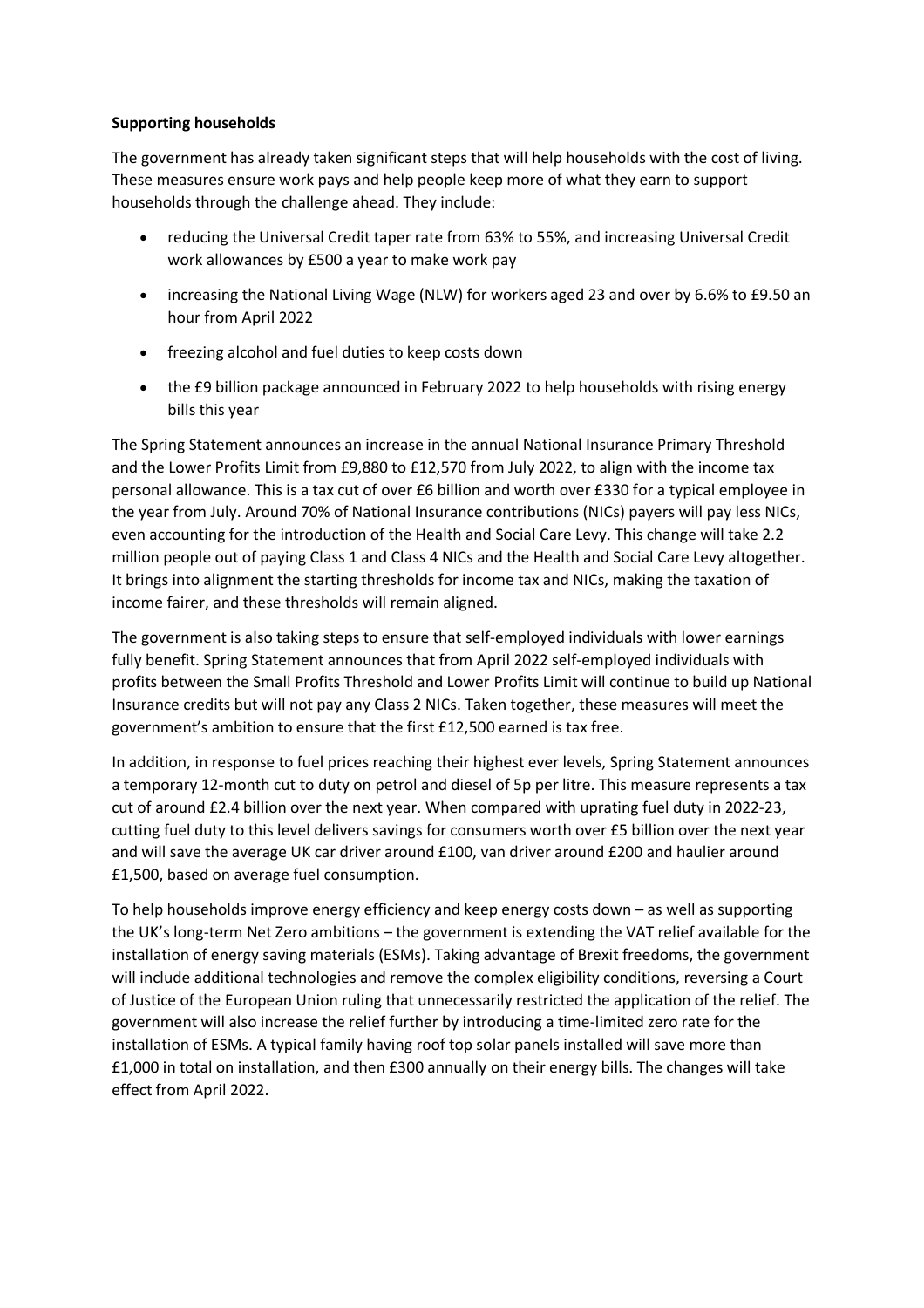### **Supporting Small and Medium-Sized Enterprises**

The government recognises that, as well as households, businesses – particularly small and mediumsized enterprises (SMEs) – are also struggling with rising energy costs, recruiting staff, and navigating turbulent supply chains as the world economy recovers from the pandemic. SMEs support 16.3 million jobs – 61% of total private sector employment– and a strong economy relies on the entrepreneurship of small businesses across the United Kingdom. That is why the government has and continues to prioritise support for SMEs. Spring Statement builds on measures previously announced and goes further.

The government has already reduced the burden of business rates in England. The business rates multiplier will be frozen in 2022-23, which is a tax cut for all ratepayers worth £4.6 billion over the next five years. Eligible retail, hospitality, and leisure businesses will also benefit from a new temporary 50% Business Rates Relief worth £1.7 billion. The package of changes is worth £7 billion over the next five years and means:

- the average pub, with a rateable value of £21,000, will save £5,200
- the average convenience store, with a rateable value of £28,500, will save £7,000
- the average cinema, with a rateable value of £95,500, will save £24,000

To help SMEs gain the skills they need to succeed, the government is subsidising the cost of highquality training. Help to Grow: Management offers businesses 12 weeks of world class leadership training through the UK's top business schools, with government covering 90% of the cost. The cost of apprenticeship training is 95% subsidised for SMEs that do not pay the Apprenticeship Levy.

To support businesses to invest and grow, the temporary £1 million level of the Annual Investment Allowance has been extended to 31 March 2023. This is the highest level of support for capital expenditure ever provided through the Annual Investment Allowance and provides generous relief for investment across over a million SMEs. The government is also helping firms to adopt new digital technologies, with Help to Grow: Digital, offering eligible SMEs a 50% discount on approved software worth up to £5,000.

To support the decarbonisation of non-domestic buildings, the government is introducing targeted business rates exemptions for eligible plant and machinery used in onsite renewable energy generation and storage, and a 100% relief for eligible low-carbon heat networks with their own rates bill. Spring Statement announces that these measures will now take effect from April 2022, a year earlier than previously planned.

Finally, the government is supporting small businesses to do what they do best: create jobs. In April 2020, the government increased the Employment Allowance from £3,000 to £4,000. Spring Statement announces a further increase from April 2022, meaning eligible employers will be able to reduce their employer NICs bills by up to £5,000 per year – this is a tax cut worth up to £1,000 per employer. As a result, businesses will be able to employ four full-time employees on the NLW without paying employer NICs. This measure will benefit around 495,000 businesses, including around 50,000 businesses which will be taken out of paying NICs and the Health and Social Care Levy entirely. In total, this means that from April 2022, 670,000 businesses will not pay NICs and the Health and Social Care Levy due to the Employment Allowance.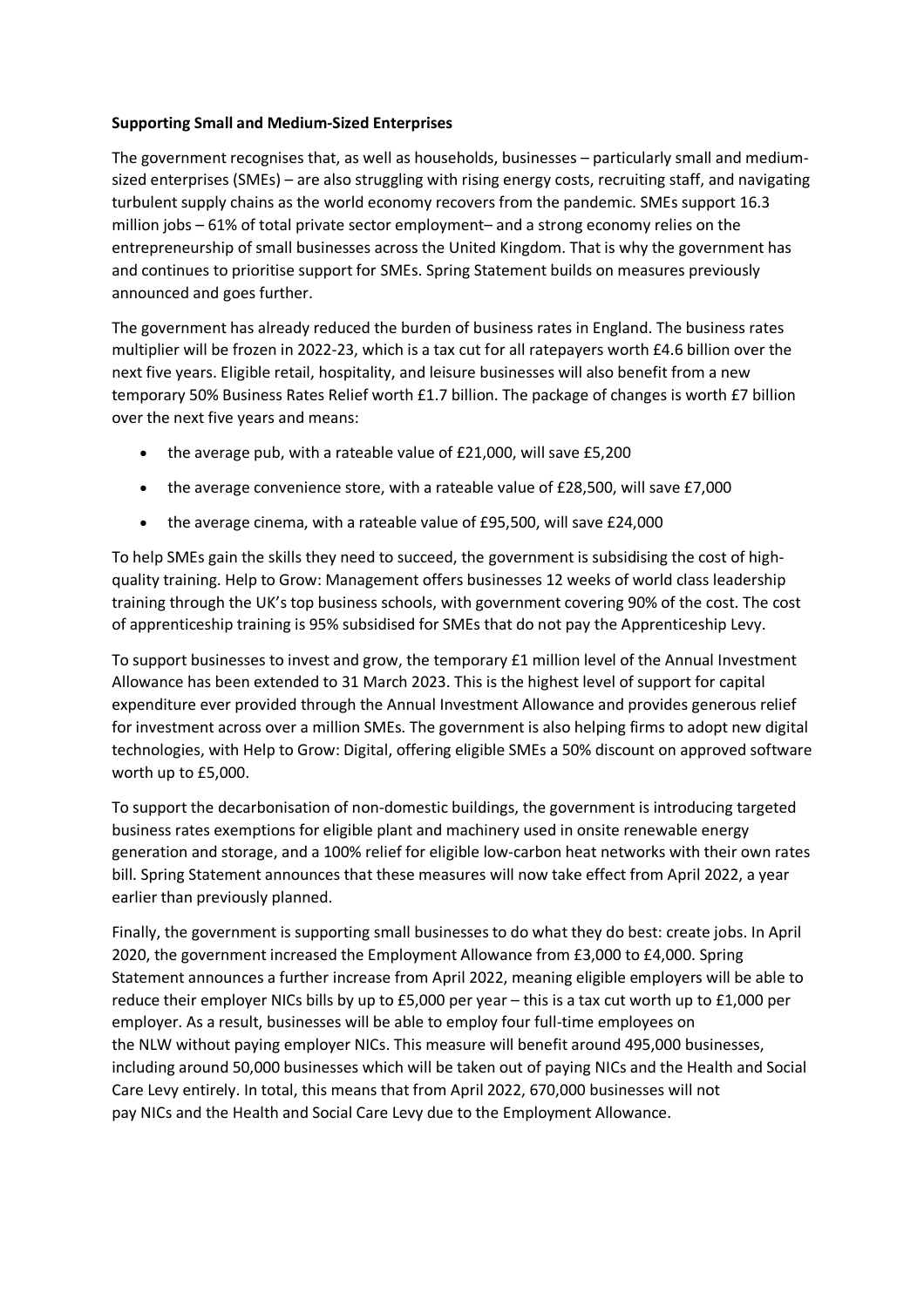#### **Details of policy decisions**

Increasing National Insurance thresholds – The annual National Insurance Primary Threshold and Lower Profits Limit, for employees and the self-employed respectively, will increase from £9,880 to £12,570 from July 2022. This increase will benefit almost 30 million people, with a typical employee saving over £330 in the year from July. Around 70% of NICs payers will pay less NICs, even after accounting for the introduction of the Health and Social Care Levy. Around 2.2 million people will be taken out of paying Class 1 and Class 4 NICs and the Health and Social Care Levy entirely, on top of the 6.1 million who already do not pay NICs. July is the earliest date that will allow all payroll software developers and employers to update their systems and implement changes.

Reducing Class 2 NICs payments for low earners – From April, self-employed individuals with profits between the Small Profits Threshold and Lower Profits Limit will not pay class 2 NICs, meaning lower-earning self-employed people can keep more of what they earn while continuing to build up National Insurance credits. Over the year as a whole, the Lower Profits Limit, the threshold below which self-employed people do not pay National Insurance, is equivalent to an annualised threshold of £9,880 between April to June, and £12,570 from July. This change represents a tax cut for around 500,000 self-employed people worth up to £165 per year.

Increasing the Employment Allowance – The Employment Allowance will increase from April 2022, meaning eligible employers will be able to reduce their employer NICs bills by up to £5,000 per year – a tax cut worth up to £1,000 per employer. As a result, businesses will be able to employ four fulltime employees on the NLW without paying any employer NICs. This measure will benefit around 495,000 businesses, including around 50,000 businesses which will be taken out of paying NICs and the Health and Social Care Levy entirely. In total, this means that from April 2022, up to 670,000 businesses will not pay NICs and the Health and Social Care Levy due to the Employment Allowance.

Basic rate of income tax – The government will reduce the basic rate of income tax to 19% from April 2024. This is a tax cut of over £5 billion a year and represents the first cut in the basic rate of income tax in 16 years. A three-year transition period for Gift Aid relief will apply, to maintain the income tax basic rate relief at 20% until April 2027.

Temporary cut to fuel duty – The government will cut the duty on petrol and diesel by 5p per litre for 12 months. This will take effect from 6pm on 23 March on a UK-wide basis. This is the largest cashterms cut across all fuel duty rates at once ever and is only the second time in 20 years that main rates of petrol and diesel have been cut.

Extending the Household Support Fund – The government is continuing to provide targeted support for the most vulnerable. To help households with the cost of essentials such as food, clothing and utilities, the government is providing an additional £500 million for the Household Support Fund from April, on top of the £500 million already provided since October 2021, bringing total funding to £1 billion.

VAT relief for energy saving materials – The government will reverse a Court of Justice of the European Union ruling that restricted the application of VAT relief on the installation of ESMs. This will mean wind and water turbines will be added to the list of ESMs and the complex eligibility conditions will be removed. The government will also increase the relief further by introducing a time-limited zero rate for the installation of ESMs. The changes will take effect from April 2022.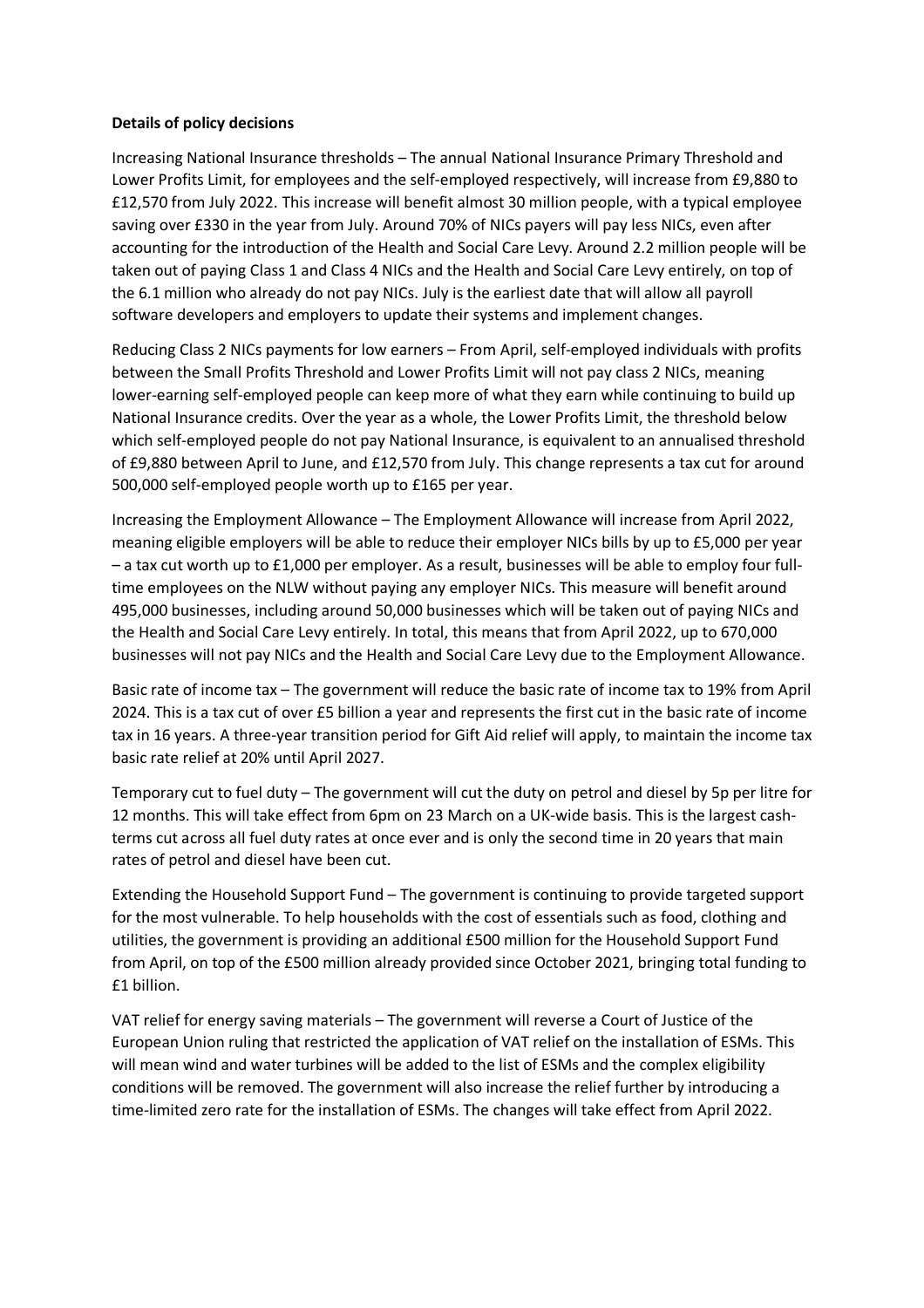Green reliefs for Business Rates – At Autumn Budget 2021 the government announced the introduction of targeted business rate exemptions from 1 April 2023 until 31 March 2035 for eligible plant and machinery used in onsite renewable energy generation and storage, and a 100% relief for eligible low-carbon heat networks with their own rates bill, to support the decarbonisation of nondomestic buildings. The government is bringing forward the implementation of these measures and is announcing that they will now take effect from April 2022.

R&D tax relief reform – The government set out in the Tax Administration and Maintenance Command Paper that R&D tax reliefs would be reformed to include some cloud and data costs and refocus support on R&D carried out in the UK. The government has listened to stakeholders and can confirm that from April 2023, all cloud computing costs associated with R&D, including storage, will qualify for relief. The government remains committed to refocus support towards innovation in the UK, ensuring that the UK more effectively captures the benefits of R&D funded by the reliefs. The government recognises that there are some cases where it is necessary for the R&D to take place overseas. The government will, therefore, legislate so that expenditure on overseas R&D activities can still qualify where there are:

- material factors such as geography, environment, population or other conditions that are not present in the UK and are required for the research – for example, deep ocean research
- regulatory or other legal requirements that activities must take place outside of the UK for example, clinical trials

To support the growing volume of R&D underpinned by mathematical advances, the definition of R&D for tax reliefs will be expanded by clarifying that pure mathematics is a qualifying cost.

Where required, legislation will be published in draft before being included in a future Finance Bill to come into effect in April 2023.

Additional compliance resource for HMRC – The government is investing £161 million over the next five years to increase compliance and debt management capacity in HMRC. This investment is forecast to bring in more than £3 billion of additional tax revenues over the next five years, by funding additional HMRC staff to provide greater support to taxpayers seeking to pay off accrued tax debts, and to tackle the most complex tax risks, ensuring large and mid-sized businesses pay the tax they owe.

DWP: investment in compliance – As announced in December 2021, the government is investing an additional £510 million to increase DWP's capacity and capability to prevent and detect fraud and error and collect more debt. This is forecast to deliver savings of £3.15 billion by 2026-27.

Tax credits: addressing error and fraud – The government is investing £12 million to help claimants keep their tax credits claims accurate through regular health-check calls, compliance activity, and the use of SMS nudges. This will help prevent or correct error and fraud, and in turn support a smooth transition to Universal Credit.

Tackling Fraud – The government is providing £48.8 million of funding over 3 years to support the creation of a new Public Sector Fraud Authority and enhance counter-fraud work across the British Business Bank and the National Intelligence Service. The investment enables government and enforcement agencies to step up their efforts to reduce fraud and error, bring fraudsters to justice, and will recover millions of pounds.